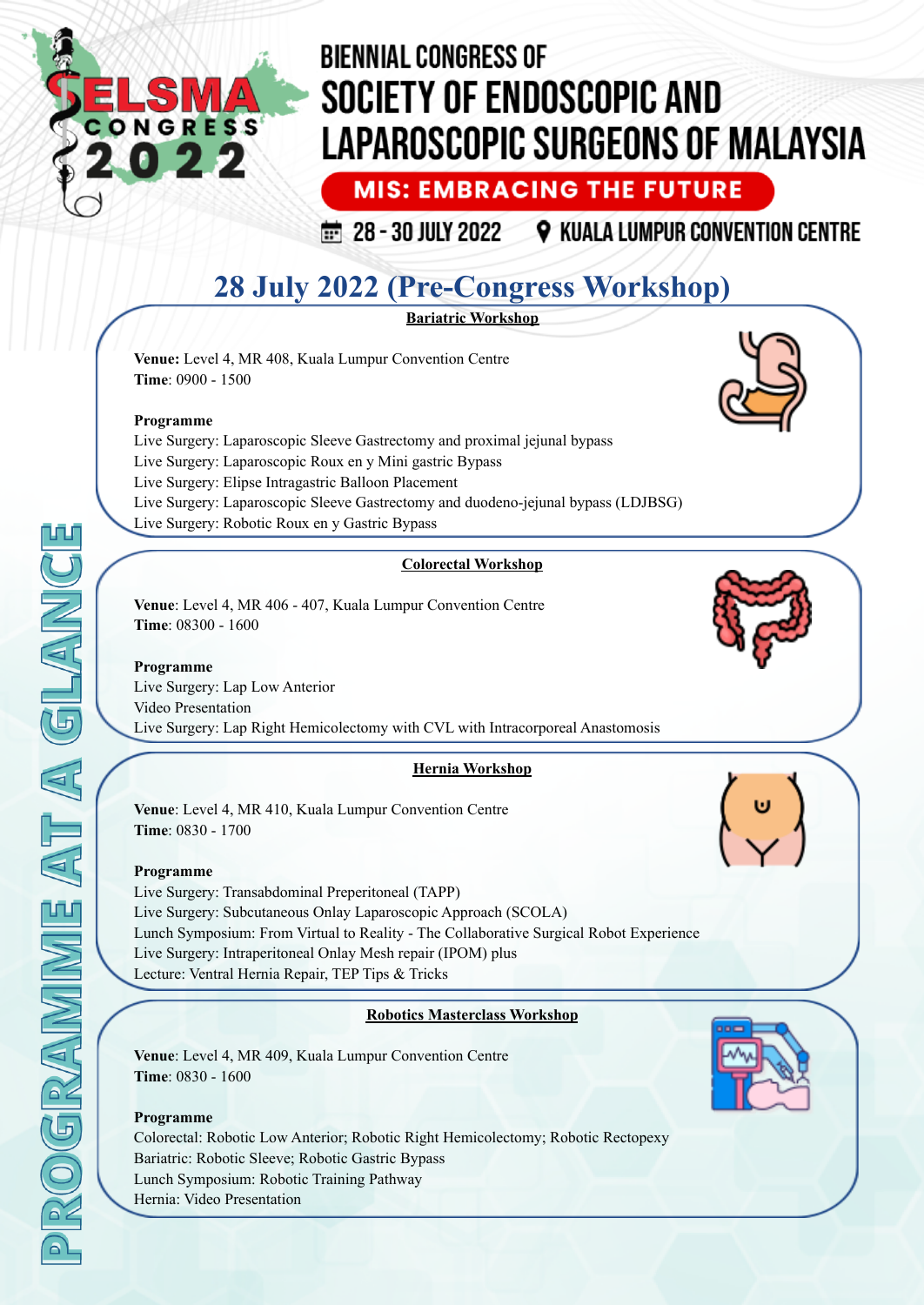

**MIS: EMBRACING THE FUTURE** 

28 - 30 JULY 2022 9 KUALA LUMPUR CONVENTION CENTRE

## **29 July 2022 (Day 1)**

| Time \ Venue  | <b>Main Hall</b>                                                                                                       |                                                                                                                |                                 |
|---------------|------------------------------------------------------------------------------------------------------------------------|----------------------------------------------------------------------------------------------------------------|---------------------------------|
|               | Track 1<br>Venue: CH 1 (Main Hall)                                                                                     | Track 2<br>Venue: CH 3                                                                                         | Track 3<br>Venue: MR 306        |
| $0730 - 1800$ | <b>Registration</b> (Foyer)                                                                                            |                                                                                                                |                                 |
|               | <b>Upper GI Symposium</b>                                                                                              | <b>Hepatobiliary Symposium</b>                                                                                 |                                 |
|               | Laparoscopic Management of Large<br><b>PEH</b><br><b>Soon Yuen</b>                                                     | Indocyanine green(ICG) fluorescence<br>cholangiography during laparoscopic<br>cholecystectomy<br>Koong Jun-Kit |                                 |
|               | Lap Gastrectomy for Gastric Cancer<br>in a low incidence country like<br>Malaysia - is it feasible?<br>Lau Peng-Choong | Overcoming Difficult Gallbladder in<br>Laparoscopic Cholecystectomy<br>Razman Jarmin                           |                                 |
| $0830 - 1000$ | GIST - Different location, MIS<br>approaches<br>Nik Ritza Kosai                                                        | MIS in pancreatic surgery : Recent<br>advances and Current challenges<br>Yoong Boon-Koon                       | <b>Masterclass: How I Do It</b> |
|               | Laparoscopic Management of<br>Perforated Peptic Ulcer<br>Siow Sze Li                                                   | Laparoscopic liver resection: An<br>Update<br><b>Brian Goh Kim-Poh</b>                                         |                                 |
|               | Laparoscopic Gastrectomy in early<br>gastric cancers<br>Masanori Terashima                                             | Endoscopic management of Difficult<br><b>CBD</b> Stones<br>Manisekar Subramaniam                               |                                 |
|               | Minimally invasive esophagectomy:<br>The way forward<br><b>Kelvin Voon</b>                                             | Parenchymal Dissection Along the<br>Intersegmental Plane without ICG<br>Guidance<br>Goro Honda                 |                                 |
| $1000 - 1030$ | Tea Break & Exhibition Visit                                                                                           |                                                                                                                |                                 |
| $1030 - 1100$ | <b>Keynote</b><br>Minimally Invasive Surgery (MIS) in Malaysia past, present and future<br>Noor Hisham Abdullah        |                                                                                                                |                                 |
| $1100 - 1200$ |                                                                                                                        | <b>Opening Ceremony</b>                                                                                        |                                 |
| 1200 - 1230   | <b>Plenary 1</b>                                                                                                       |                                                                                                                |                                 |
| 1230 - 1315   | <b>Lunch Symposium 1A</b><br>Sponsored by AstraZeneca                                                                  | <b>Lunch Symposium 1B</b><br>Sponsored by Menarini                                                             |                                 |
| 1315 - 1400   | Lunch (Foyer)                                                                                                          |                                                                                                                |                                 |
|               | Hernia Symposium                                                                                                       | <b>MIS Special Interest Symposium</b>                                                                          |                                 |
| $1400 - 1530$ | eTEP, did i just buy a vowel<br><b>Alfred Allen Buenafe</b>                                                            | The value of robotic surgery across<br>hernia, colon and foregut conditions<br><b>Fong Sau Shung</b>           | <b>Masterclass: How I Do It</b> |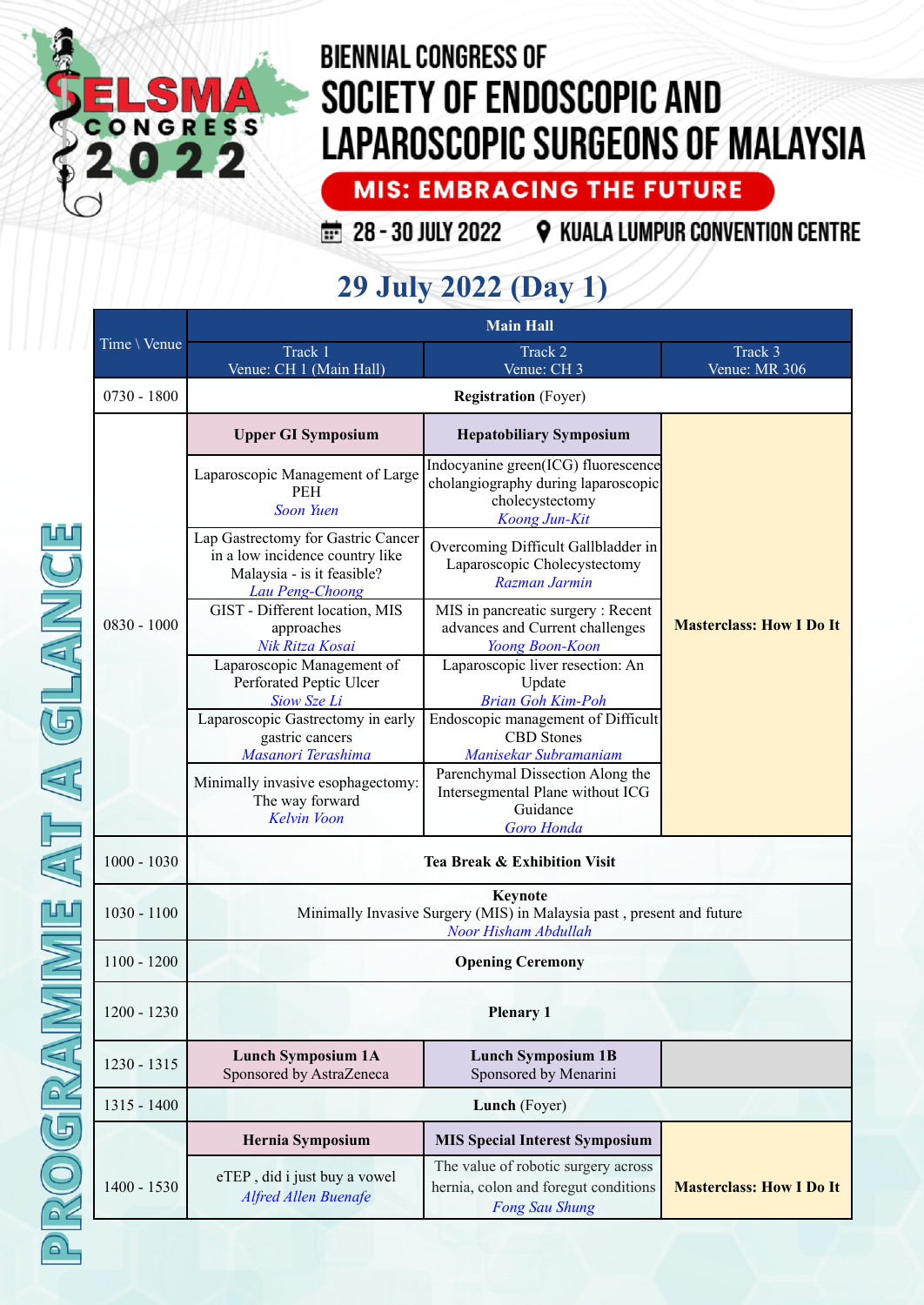# LS CONGRESS

# **BIENNIAL CONGRESS OF** SOCIETY OF ENDOSCOPIC AND **LAPAROSCOPIC SURGEONS OF MALAYSIA**

**MIS: EMBRACING THE FUTURE** 

28 - 30 JULY 2022 Q KUALA LUMPUR CONVENTION CENTRE

|               | Large Incisional Hernias:<br>Controversies & Options<br>Ramesh Agarwalla<br>The role of MIS in<br>strangulated/incarcerated groin hernia<br><b>Rolf Hartung</b><br>Tackling Pain in hernia surgery<br>Ramesh Agarwalla<br>right hernia<br><b>Gafoor Mubarak</b><br>Recurrent inguinal hernia after<br>minimally invasive repair : is it<br>possible to redo?<br>Davide Lomanto | GI stents in surgeons perspective<br><b>K</b> Govindaraj<br>Roles of MedTech in the Post<br>Pandamec Ecosystem<br>Tan Arulampalam<br>The Science of Stapling<br>Hans Alexander Mahendran<br>Choosing the right procedure for the Prehabilitation in Minimally Invasive<br>Surgery<br><b>Krishnan Sriram</b><br>Global Experience and Advancement<br>with Digital Laparoscopy System |                           |
|---------------|--------------------------------------------------------------------------------------------------------------------------------------------------------------------------------------------------------------------------------------------------------------------------------------------------------------------------------------------------------------------------------|-------------------------------------------------------------------------------------------------------------------------------------------------------------------------------------------------------------------------------------------------------------------------------------------------------------------------------------------------------------------------------------|---------------------------|
| $1530 - 1600$ | <b>Plenary 2</b><br>Robotic Surgery from MIS to Endoscopy<br><b>Philip Chiu</b>                                                                                                                                                                                                                                                                                                |                                                                                                                                                                                                                                                                                                                                                                                     |                           |
| $1600 - 1630$ | Debate 1<br>Robotic Low Anterior<br>Venkatesh Munikrishnan<br><b>VS</b><br>Lap Tatme For Mid And Low<br>Rectal-CA<br>William Chen Tzu-Liang                                                                                                                                                                                                                                    | Debate 2<br><b>IPOM</b> plus<br>Vimal K Vasudeavan<br><b>VS</b><br>eTEP TAR<br><b>Alfred Allen Buenafe</b>                                                                                                                                                                                                                                                                          | <b>Video Presentation</b> |
|               | <b>Thoracic Symposium</b>                                                                                                                                                                                                                                                                                                                                                      | <b>Robotic Surgery Symposium</b>                                                                                                                                                                                                                                                                                                                                                    |                           |
|               | Non intubated subXyphoid thoracic<br>surgery<br>Lei Jiang<br><b>Uniport VATS Lobectomy</b>                                                                                                                                                                                                                                                                                     | Impact of the Da Vinci Robotic<br>Surgery on Bariatric Surgeons and<br>their practices<br>Voraboot Taweerutchana<br>Robotic Low Anterior Resection:<br>Fashion or Fad?                                                                                                                                                                                                              |                           |
| $1630 - 1730$ | Narasimman A/L Sathiamurthy<br>Role of anatomical sublobar resection<br>in lung cancer and how to do it<br>efficiently?<br>Lau Hui-Ping                                                                                                                                                                                                                                        | Venkatesh Munikrishnan<br>Role of robotic surgery in a<br>laparoscopic hepatopancreatobiliary<br>surgery center<br><b>Brian Goh Kim-Poh</b><br>Early experience of Robotic bariatric                                                                                                                                                                                                | <b>Oral Presentation</b>  |
|               |                                                                                                                                                                                                                                                                                                                                                                                | surgery in Malaysia<br>Tikfu Gee                                                                                                                                                                                                                                                                                                                                                    |                           |
| 1730 - 1830   |                                                                                                                                                                                                                                                                                                                                                                                |                                                                                                                                                                                                                                                                                                                                                                                     | <b>SELSMAAGM</b>          |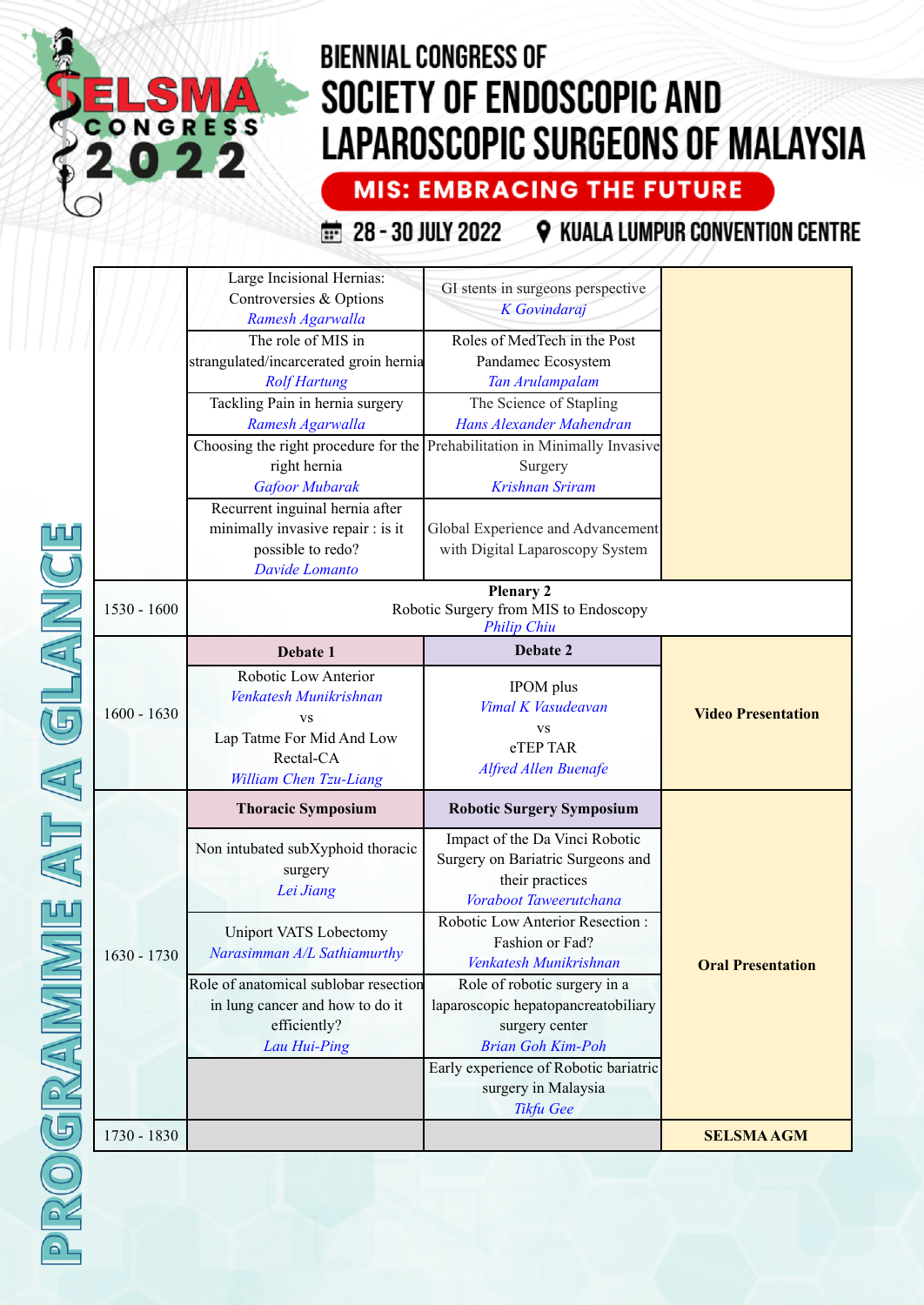

**MIS: EMBRACING THE FUTURE** 

28 - 30 JULY 2022 9 KUALA LUMPUR CONVENTION CENTRE

## 30 July 2022 (Day 2)

|  |               | Main Hall                                                                                                                      |                                                                                                  |                                 |  |
|--|---------------|--------------------------------------------------------------------------------------------------------------------------------|--------------------------------------------------------------------------------------------------|---------------------------------|--|
|  | Time \ Venue  | Track 1                                                                                                                        | Track 2                                                                                          | Track 3                         |  |
|  |               | Venue: CH 1 (Main Hall)                                                                                                        | Venue: CH 3                                                                                      | Venue: MR 306                   |  |
|  | $0800 - 1200$ |                                                                                                                                | <b>Registration</b> (Foyer)<br><b>Plenary 3</b>                                                  |                                 |  |
|  | 0800 - 0830   |                                                                                                                                |                                                                                                  |                                 |  |
|  |               | <b>MIS Training Symposium</b>                                                                                                  | Daycare Symposium                                                                                |                                 |  |
|  |               | MIS Training in ELSA - Outreach<br>program<br><b>Alfred Allen Buenafe</b>                                                      | Laparoscopic Inguinal hernia: The<br><b>Ideal Daycare</b><br>Satkunan Mark                       |                                 |  |
|  |               | MIS Training in Malaysia<br>Vimal K Vasudeavan                                                                                 | Laparoscopic Cholecystectomy as a<br>Day Care Procedure: Is it for<br>Everybody?<br>Yan Yang Wai |                                 |  |
|  | $0830 - 1000$ | MIS Training in Thailand - Soft<br>Cadaver<br><b>Suthep Udomsawaengsup</b>                                                     | MIS Daycare: Anaesthesia Concerns<br>Kavitha Bhojwani                                            | <b>Masterclass: How I Do It</b> |  |
|  |               | MIS Training in Singapore VR /<br>digital tech education<br>Davide Lomanto                                                     | National Pain Free Program and MIS<br>Nor Hisham Muda                                            |                                 |  |
|  |               | MIS Training in USA - Robotic<br>Olakunle Ajayi                                                                                | Deep neuromuscular block in<br>laparoscopic surgery<br>Siow Sze Li                               |                                 |  |
|  |               | MIS training in Indonesia -<br>Laparoscopic training center in Bali.<br><b>Barlian Sutedja</b>                                 |                                                                                                  |                                 |  |
|  | $1000 - 1030$ |                                                                                                                                | Tea Break & Exhibition Visit                                                                     |                                 |  |
|  |               | <b>Bariatric Surgery Symposium</b>                                                                                             | <b>Recent Advances in MIS</b><br><b>Technology Symposium</b>                                     |                                 |  |
|  |               | Metabolic Surgery: Mechanism and<br>Use of "Bariatric" Operations to treat<br>Type 2 Diabetes<br><b>Asim Shabbir</b>           | Using VR Based Simulation for<br>Training<br>Maki Sugimoto                                       |                                 |  |
|  | $1030 - 1200$ | A novel Procedure for Metabolic<br>Surgery: The sleeve plus procedures<br>Chih-Kun Huang                                       | A swallowable pill for weight loss<br>Mohit Bhandari                                             |                                 |  |
|  |               | Mini Gastric Bypass - the present<br>and the future (a comparison with<br>other bariatric surgeries)<br><b>Robert Rutledge</b> | Endoluminal robotics – the latest<br>advances<br>Lawrence Ho Khek-Yu                             | <b>Masterclass: How I Do It</b> |  |
|  |               | Revision bariatric surgery "When to<br>do and not to do?"<br><b>Tikfu Gee</b>                                                  | POEM by Surgeons<br><b>Philip Chiu</b>                                                           |                                 |  |
|  |               | Single Anastomosis Duodeno-ileum<br>bypass with Sleeve as a new standard<br>bariatric procedure<br>Kamthorn Yolsuriyanwong     | Recent advances in the rapeutic<br>endoscopy<br>Murugan Periasamy                                |                                 |  |